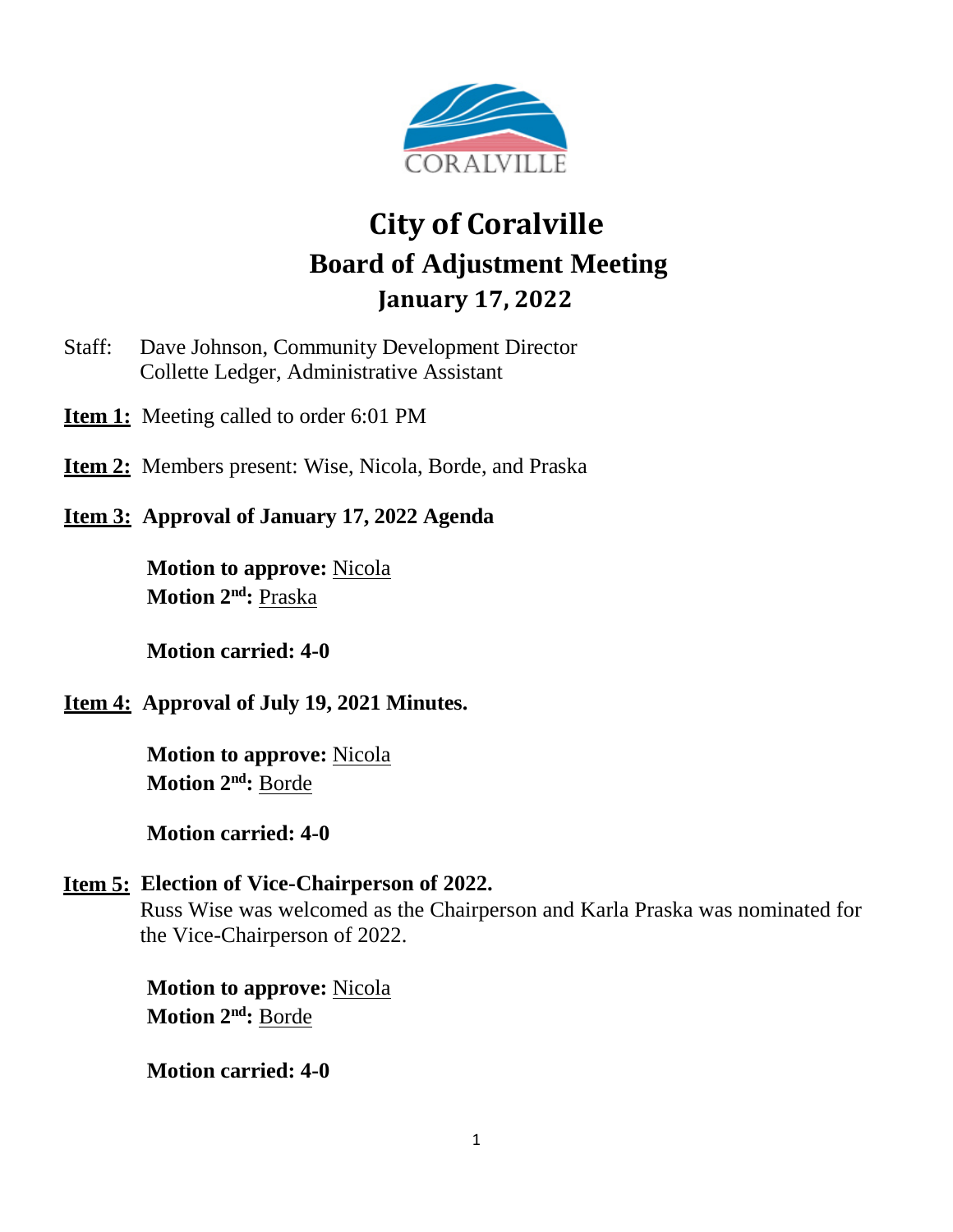**Item 6: Public Hearing** request by Bret and Valerie Crowley to approve a Variance from Chapter 165.21 of Coralville City Code to allow a side yard setback of 1.5' from the required 6' along the north property line and a rear yard setback of 25' from the required 30' along the east property line to construct an attached garage on the property located at 503 8<sup>th</sup> Avenue.

Bret Crowley stated he has a son with a disability and an attached garage would allow them to help their son into a vehicle in a climate-controlled environment. They have been residents for 28 years and their hope is to have their son continue to live in the residence for the duration of his life.

## **Public Hearing Open:**

Staff Member Dave Johnson stated there were no written or verbal comments or objections submitted.

Applicant submitted a letter of support from an adjacent property owner.

## **Public Hearing Closed:**

## **a) Consideration approval of Variance**

**Motion to consider approval:** Nicola **Motion 2 nd:** Borde

Nicola commented on improvements to house and stated improvements to the garage would also improve the neighborhood. Wise asked if Variance would only affect garage and not other buildings on the lot. Borde questioned whether it would affect the fire code and create limitations for the neighbor to the north.

Staff Member Dave Johnson stated this is a Lot of Record and was platted in 1923. Building requirements have changed and this was not an uncommon or unreasonable request. The Variance would only cover the garage and it would not have an adverse effect or place limitations on the neighbor to the north or violate fire code. The north neighbor would also have the same privileges as the applicant for a Variance request.

## **Motion to approve the Variance:** Nicola **Motion 2nd:** Praska

**Motion carried: 4-0**